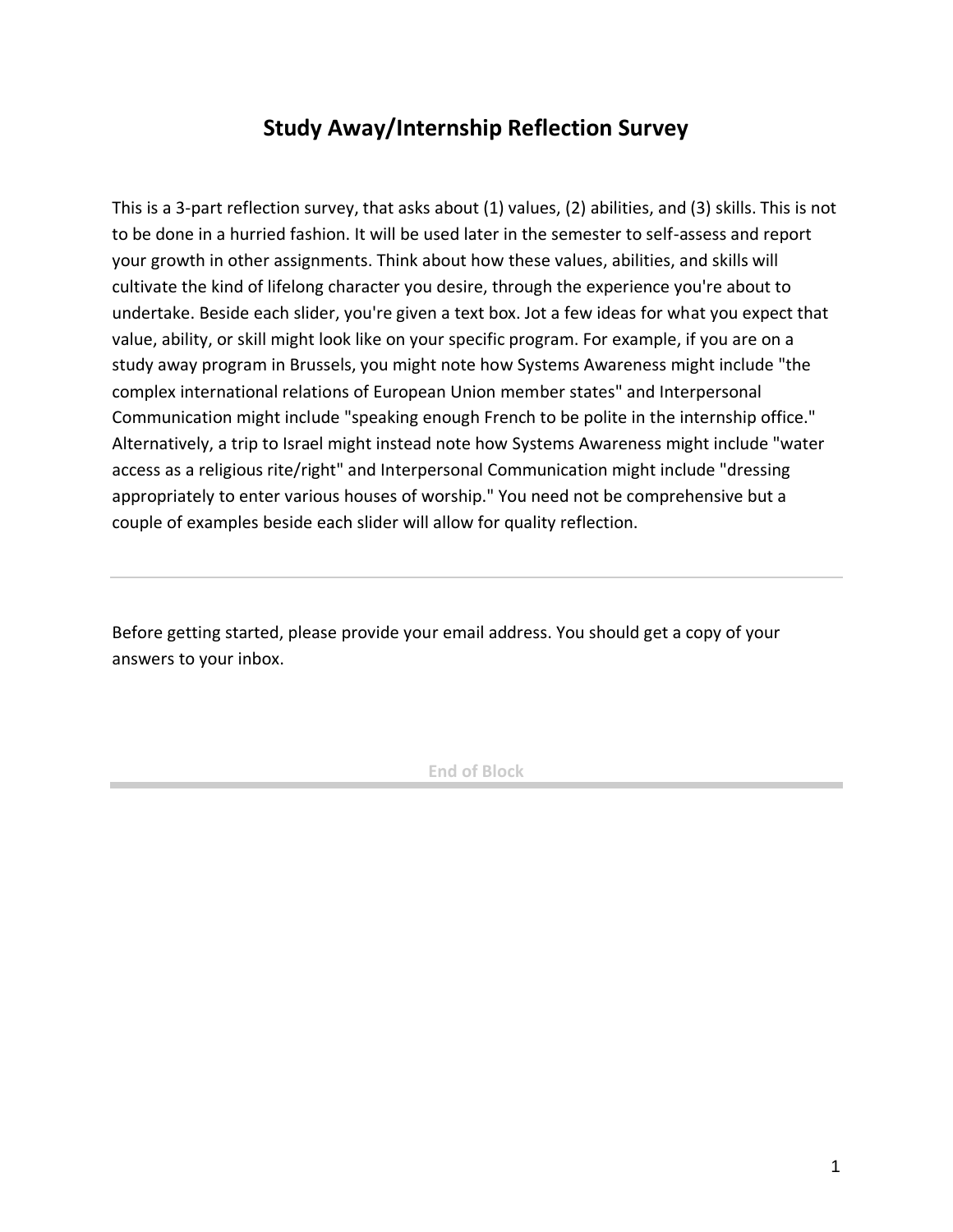What **values** do you want to grow during your Study Away or Study Away Internship? Be sure to vary your responses some so you can focus (i.e., not but one or two in each section can be a 'primary growth' area).

| Global Self-Awareness I: Understanding of Self<br>in New/Global Communities (personality type,<br>relationships, social needs) (1)                                  |  |
|---------------------------------------------------------------------------------------------------------------------------------------------------------------------|--|
| Global Self-Awareness II: Understanding of<br>Self in Natural/Physical World (health and<br>wellness, environmental needs) (2)                                      |  |
| Systems Awareness: Know how things are<br>interrelated across what formerly appeared as<br>clear borders or distinct differences (natural<br>and human systems) (3) |  |
| Other-Awareness: Understanding, acceptance,<br>or adoption of others' perspectives that you<br>have not previous adopted as your own. (4)                           |  |
| Cosmopolitan Responsibility: A better grasp of<br>what duties or obligations are owed to<br>external individuals or groups. (5)                                     |  |

What do you think will be your biggest challenge on the program, if you measure success by a growth in your desired values?

What other values do you hope to grow (physically, intellectually, spiritually, or emotionally) that will contribute to the overall quality of the program?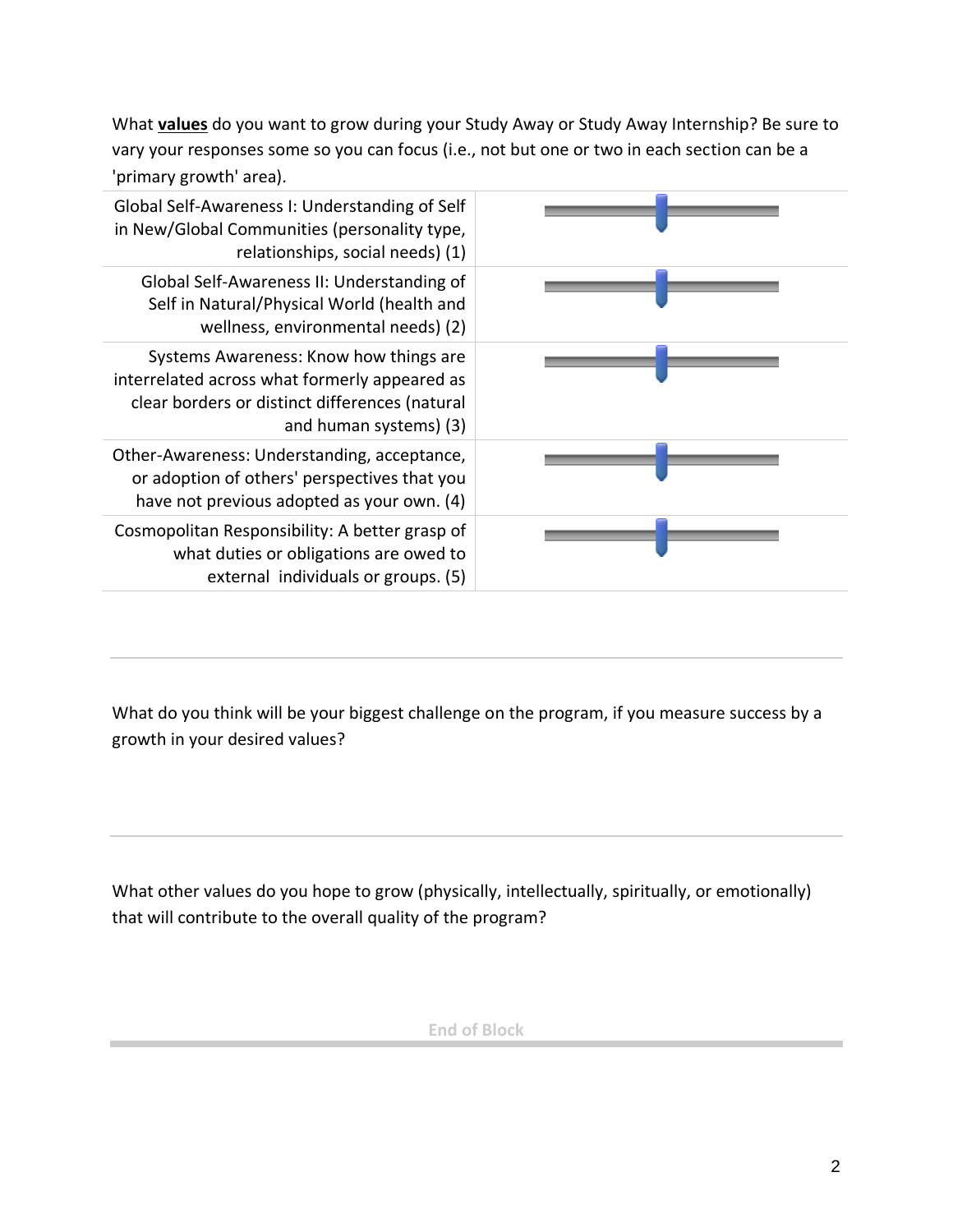What **abilities** do you want to grow during your Study Away or Study Away Internship? Vary your responses for focus.

| Synthesis: Take the experiences of this<br>program and prior experiences to form a<br>broader worldview. (1)                                                       |  |
|--------------------------------------------------------------------------------------------------------------------------------------------------------------------|--|
| Disciplinary/Professional Knowledge<br>Application: Integrate theories, facts, or<br>examples from a classroom or text and<br>integrate them in a new context. (2) |  |
| Perspective Taking: Develop the ability to<br>think, see, or understand like others do. (3)                                                                        |  |
| Contextualization: Be able to understand your<br>culture's normal ways within a broader<br>diversity of beliefs and practices. (4)                                 |  |
| Transfer: Get better at taking something<br>you've done in one context and then do it well<br>in a radically different one. (5)                                    |  |

What do you think will be your biggest challenge on the program, if you measure success by a growth in the abilities you desire?

What other abilities do you hope to grow?